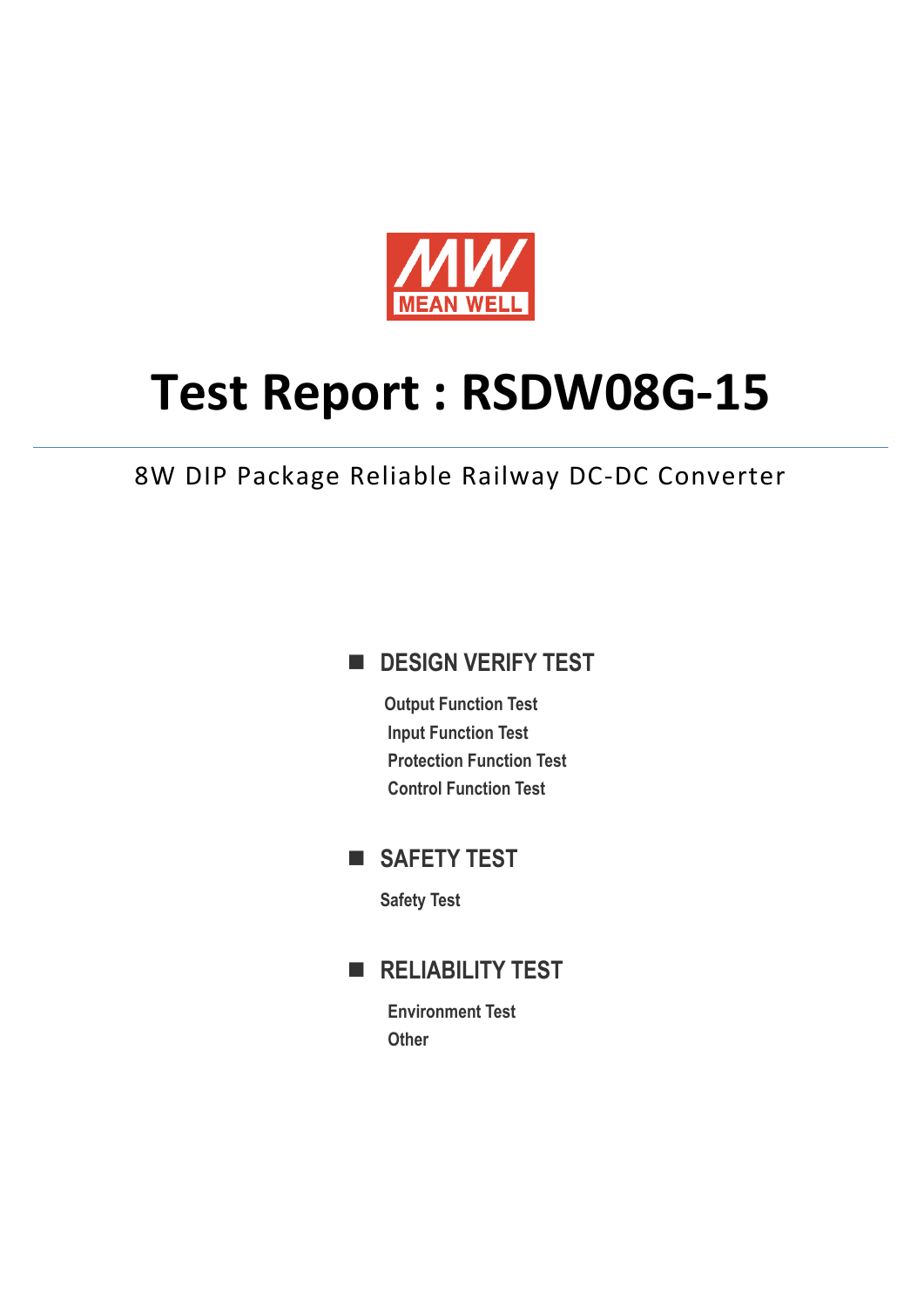

# **DESIGN VERIFY TEST**

### **OUTPUT FUNCTION TEST**

| <b>NO</b>      | <b>TEST ITEM</b>          | <b>SPECICATION</b>      | <b>TEST CONDITION</b>                                     | <b>RESULT</b>       | <b>VERDICT</b> |
|----------------|---------------------------|-------------------------|-----------------------------------------------------------|---------------------|----------------|
| 1              | <b>VOLTAGE ACCURACY</b>   | $-1.5\% - +1.5\%$ (Max) | I/P:48VDC<br>O/P:FULL LOAD<br>Ta: $25^{\circ}$ C          | $-0.42%$            | P              |
| $\overline{2}$ | <b>RIPPLE &amp; NOISE</b> | 50 mVp-p (Max)          | I/P:48VDC<br>O/P:FULL LOAD<br>Ta: $25^{\circ}$ C          | 14 mV               | P              |
| 3              | LINE REGULATION           | $-0.5\% - +0.5\%$ (Max) | $I/P$ :18VDC~75VDC<br>O/P:FULL LOAD<br>Ta: $25^{\circ}$ C | $-0.01\% - +0.01\%$ | P              |
| $\overline{4}$ | <b>LOAD REGULATION</b>    | $-0.5\% - +0.5\%$ (Max) | I/P:48VDC<br>O/P:0% LOAD~FULL LOAD<br>Ta: $25^{\circ}$ C  | $-0.03\% - +0.04\%$ | P              |

#### **INPUT FUNCTION TEST**

| <b>NO</b>      | <b>TEST ITEM</b>      | <b>SPECICATION</b>                                | <b>TEST CONDITION</b>                              | <b>RESULT</b>                            | <b>VERDICT</b> |
|----------------|-----------------------|---------------------------------------------------|----------------------------------------------------|------------------------------------------|----------------|
|                | INPUT VOLTAGE RANGE   | 18 VDC ~75 VDC                                    | I/P:TESTING<br>O/P:FULL LOAD<br>Ta:25 $°C$         | 15.1~75.0 VDC                            | P              |
| $\overline{2}$ | <b>EFFICIENCY</b>     | 86% (Typ)                                         | I/P:48VDC<br>O/P:FULL LOAD<br>Ta: $25^{\circ}$ C   | 87.38%                                   | P              |
| 3              | <b>DC CURRENT</b>     | 193 mA / FULL LOAD (Max)<br>5 mA/NO LOAD (Max)    | I/P:48VDC<br>O/P:NO / FULL LOAD<br>Ta:25 $°C$      | 188.6 mA / FULL LOAD<br>4.3 mA / NO LOAD | P              |
| 4              | UNDER VOLTAGE LOCKOUT | POWER UP<br>17VDC (Typ)<br>POWER DOWN 16VDC (Typ) | I/P:TESTING<br>O/P:FULL LOAD<br>Ta: $25^{\circ}$ C | POWER UP 16.8VDC<br>POWER DOWN 16.0VDC   | P              |

#### **PROTECTION FUNCTION TEST**

| <b>NO</b> | <b>TEST ITEM</b>     | <b>SPECICATION</b> | <b>TEST CONDITION</b>                           | <b>RESULT</b>                                | <b>VERDICT</b> |
|-----------|----------------------|--------------------|-------------------------------------------------|----------------------------------------------|----------------|
|           | SHORT PROTECTION     | <b>CONTINUOUS</b>  | IP:75VDC<br>O/P:FULL LOAD<br>Ta: $25^{\circ}$ C | <b>HICCUP MODE</b><br>AUTO-RECOVER           | D              |
|           | OVER LOAD PROTECTION | $120\% - 180\%$    | I/P:48VDC<br>O/P:TESTING<br>Ta: $25^{\circ}$ C  | 160.7%<br><b>HICCUP MODE</b><br>AUTO-RECOVER | D              |